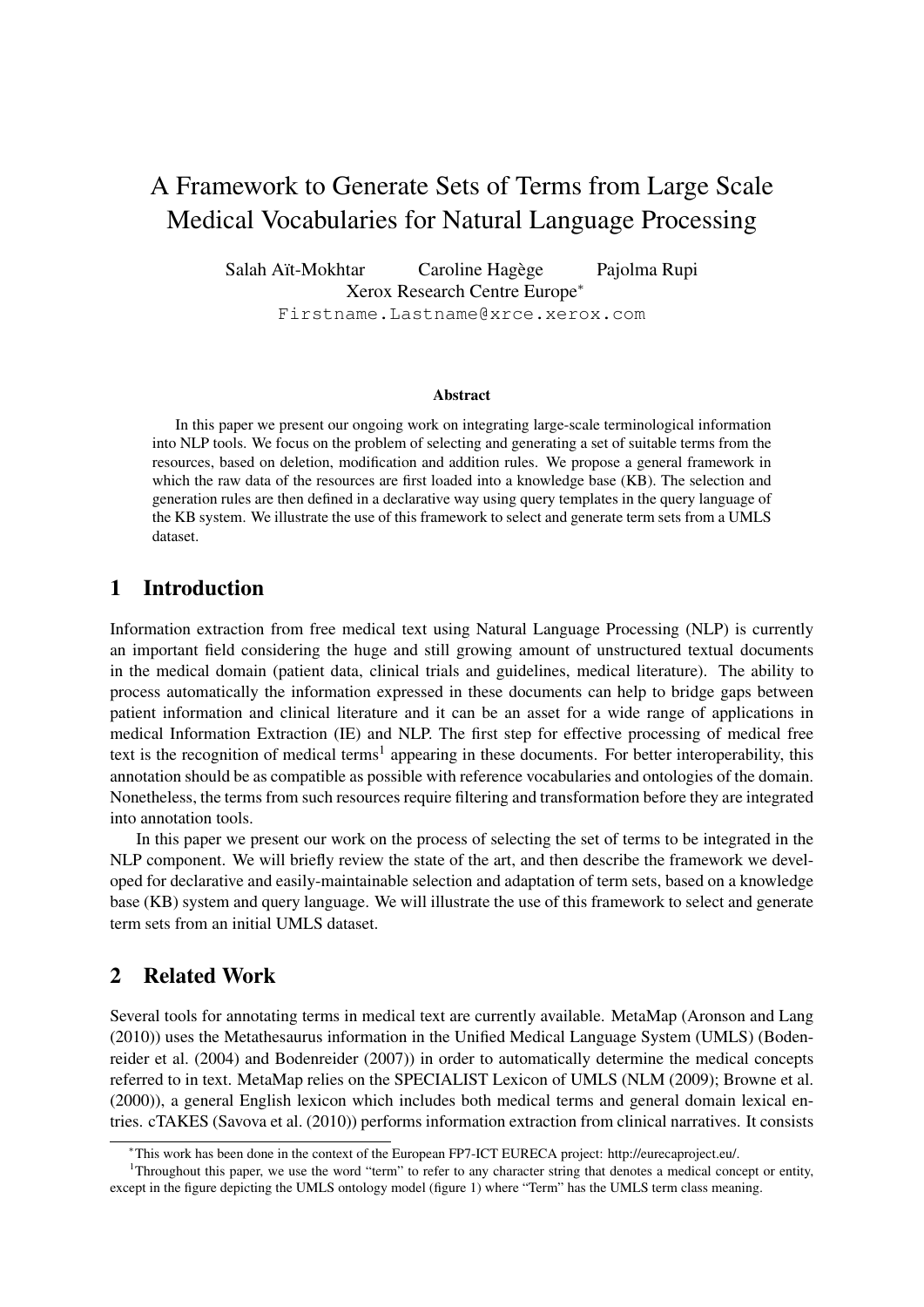of sequential components contributing to an incremental and cumulative annotation dataset. MedKAT (Medical Knowledge Analysis Tool)<sup>2</sup> is an NLP tool dedicated to the medical/pathology domain. It consists of a set of modules which annotate unstructured data such as pathology reports, clinical notes, discharge summaries and medical literature. These annotation tools use UMLS, BioPortal<sup>3</sup> or in-house built vocabularies as sources for the building of medical lexicons. Harkema et al. (2004) proposed a large scale terminology system for storing terms, which are compiled into finite-state lexicons to perform term lookup in texts. For that goal, they set up a relational database where terms from different origins are kept. This approach has the advantage of centralizing all the terminological information one may want to use for different applications. The terms stored in the database are then extracted and compiled into finite state lexicons. However, the work did not cover the issue of filtering and transforming the original set of terms before their inclusion into the NLP component.

Because of the size and the variety of existing medical vocabularies and medical texts, the ability to select and adapt the terminological information can help improve effective NLP tools, as reported by Demner-Fushman et al. (2010). Hettne et al. (2010) and Wu et al. (2012) have also shown that term filtering operations are useful in building an adequate medical lexicon. Hettne et al. (2010) conducted experiments for the building of a medical lexicon using UMLS Metathesaurus. They use term suppression and term rewriting techniques to filter out or discard terms which are considered irrelevant. As a result, a new, more consolidated medical lexicon is produced for medical concept annotation. In Wu et al. (2012) the UMLS Metathesaurus terms characteristics are exploited for discovering which of them are generalizable across data sources. After a corpus study, they came out with a set of filtering rules that significantly reduced the size of the original Metathesaurus lexicon.

In order to implement these selections and adaptations of term sets from existing medical vocabularies in a declarative and easily-maintainable way, we propose a framework based on an ontological representation and on knowledge-base query templates that define selection and adaptation rules.

# 3 A general framework for generating medical lexical resources

In the general framework we propose, an ontological schema is defined to capture the information contained in the terminological resources, according to which the raw data of resources are imported and loaded into an efficient knowledge base (KB) system in the form of entities and relations (RDF-like triples/quads). Depending on the requirements of the foreseen NLP-based application, the user defines the set of terms to generate from the terminological KB by writing a set of query templates in the query language of the KB system. Each query template can be tagged as a deletion, modification or addition.

Deletion query templates contain a predefined unbound variable  $T$  that can be instantiated with a term from the KB: if the resulting query runs successfully, then the term should be deleted from the final output term set. Similarly, modification and addition query templates have two unbound variable  $T$  and  $NT$ : when variable T is instantiated with a term from the KB and the resulting query succeeds, variable  $NT$  is instantiated. The resulting values of  $NT$  are new terms that should replace the original term  $T$  in the case of modification queries, or should be added along with the original term to the output term set. The user provides the set of query templates as parameters to the term selection and generation engine. The engine iterates through all the terms of the KB: for each term, it instantiates the input variable  $T$ of each query template with the term. Deletion queries are tested first: if one of them succeeds for the current term, then the term is discarded from the output term set and the engine goes to the next KB term. If not, and if one of the modification queries succeeds for the term, then the engine adds the output value of the query (i.e. all possible values of variable  $NT$ ) to the output term set. Finally, if one of the addition rule succeeds, then it adds both the original KB term and the output terms (i.e. all possible values of variable  $NT$ ) to the output set. A new term is always assigned all the information of the original term from which it is produced (i.e. same concept(s), semantic type(s), etc.), together with a specific tag.

<sup>2</sup>http://ohnlp.sourceforge.net/MedKATp/

<sup>3</sup>http://bioportal.bioontology.org/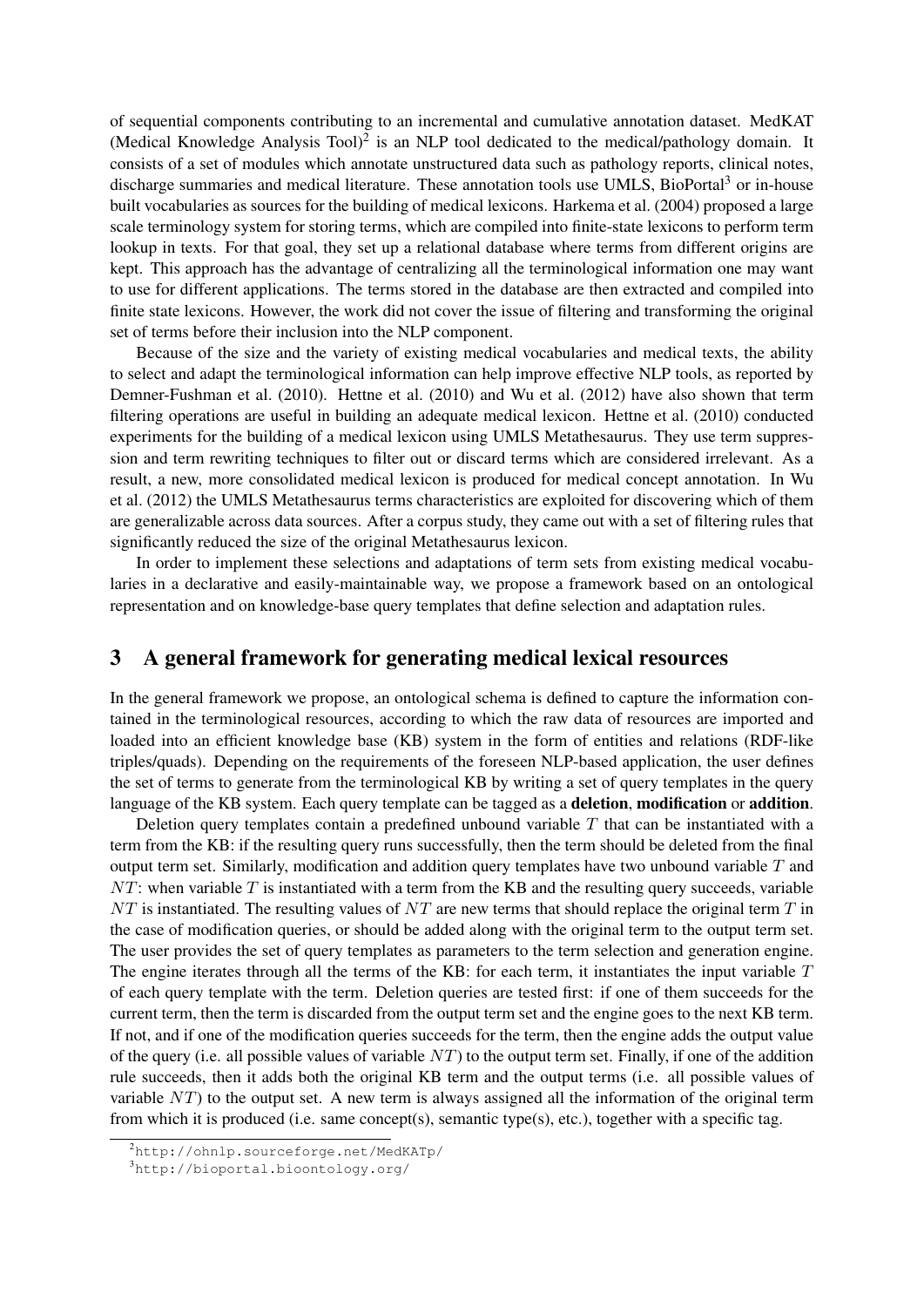We use an in-house KB system, called SKB, to store all the data, and its query language to define the query templates. An example of a deletion rule is: discard any term that has more than 6 tokens (see section 4.3.2). It can be defined with the following query making use of a regular expression:

regex(T  $"(\S+\s)$ {6,}\S+")

A more interesting case is the "semantic type" modification rule (see table 2, section 4.3.2), which removes any semantic type within parentheses inside the initial term: in the following query template, the *regex* part captures the semantic type substring (captured group  $\2)$ ), checks that it's the name of a KB node  $n$  that represents a UMLS semantic type (i.e. has the "hasTreeNumber" property), and instantiates output variable  $NT$  by deleting that substring (and the parentheses) from the initial term  $T$ , and finally checks that the new term  $NT$  is not already assigned to the same concept c in the initial UMLS data:

regex(T ".\*?( \*\(([^\)]+)\) \*).+") & n=@findEntity(\2) & umls:hasTreeNumber(n ?) & NT=@replace(T " \*\(([^\)]+)\)" "") & umls:hasName(c T) & ~umls:hasName(c NT)

By using such a KB storage and query language, the system we propose has the advantage of providing a clean, modular and declarative way to define, maintain and change the criteria of selecting and generating terms from large-scale terminological resources. There is no need to code the transformation and selection rules in a programming language. The only requirements are that: (a) the original terminological resource is loaded into a KB (this is done once), and (b) the query language of the KB system has to be powerful enough to make it possible to use regular expression matching and back references, and string related functions and operators (e.g. concatenation, length, replacement) inside the queries. As a matter of fact, we did not choose a relational DBMS and SQL to implement the system because some of the relevant selection and transformation rules cannot be implemented with single SQL queries.

# 4 An example: Extracting UMLS information for NLP tools

#### 4.1 UMLS dataset

We use UMLS as the basis for the creation of medical lexicons. UMLS combines a variety of source vocabularies, ontologies and terminologies. Integration of over 100 sources generates a very large medical knowledge base. In our work, we use all the English terms of category 0 of the 2012AA release of UMLS (i.e. licence-free vocabularies). The subset consists of 46 different vocabularies and contains 3.97 million English terms referring to 1.9 million concepts.

#### 4.2 Defining an ontology and loading UMLS data to the KB system

We want to provide declarative ways to specify criteria for terms and concepts that are relevant for the medical lexicon we aim to build. These criteria may include meta-information such as the source name or the category of the source, but also a selection by language, semantic types or linguistic characteristics of the term. We define an ontology model (see figure 1) that incorporates the complete knowledge about concepts, terms, semantic types and relations, contained in the UMLS Metathesaurus and Semantic Network. The aim of building this ontology is to have easily traversable structured information.

We developed a Perl program which parses the main UMLS files, extracts the information according to the ontology model and transforms it into a triples/quads that are loaded into the KB. We produced 139.7 million of triples for category 0 data (all languages. The data is then loaded into the KB, where it can be further explored before being compiled into finite-state lexicon.

#### 4.3 Transformation of the set of medical terms

We exclude terms from the initial dataset on the basis of semantic types. We also take advantage of previously published work (Hettne et al. (2010); Wu et al. (2012)) to select the most useful cleaning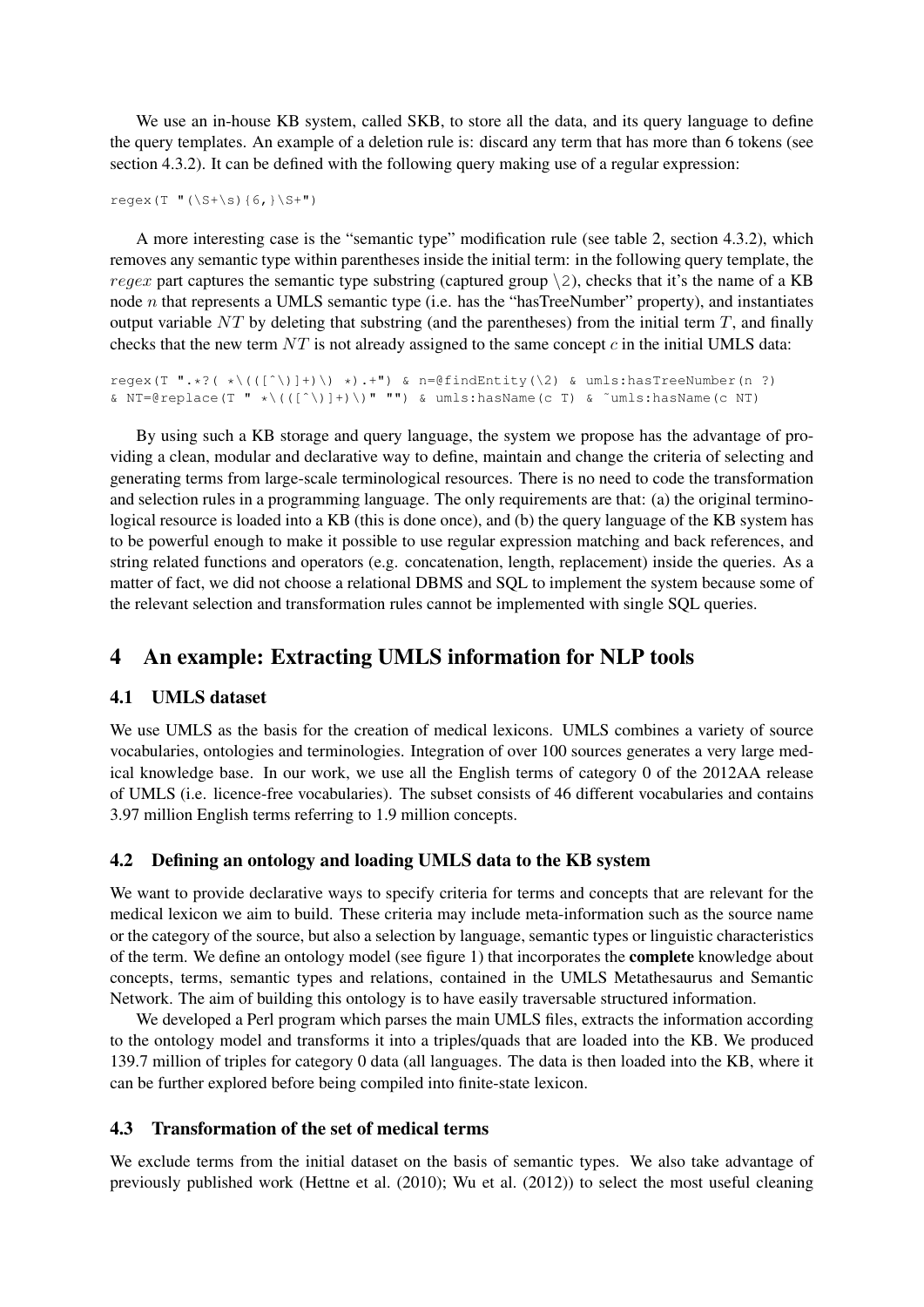

Figure 1: Ontology model

and transformation rules, and implement them with a few changes motivated by linguistic observation and experiments with the data. We compile the resulting terms with their UMLS semantic types into a finite-state transducer (FST), which is then unioned with the general lexical FST of the NLP components.

#### 4.3.1 Cleaning by semantic types

Because we integrate the medical terms into a larger NLP system, we do not keep general domain information (i.e. information not specific to the medical domain). We discard terms belonging exclusively to UMLS concepts that have generic semantic types, e.g. semantic types corresponding to classical named entity types (like Organization and Geographic Area): the linguistic tools we rely on include a named entity recognition system that already captures this information in a more systematic way.

#### 4.3.2 Transformation rules from the state of the art

We implemented term filtering rules described in Hettne et al. (2010) and Wu et al. (2012), using KB query templates described in 3. There are three main types of rules: deletion, addition and modification rules. The effect of each rule on the initial dataset is presented in tables 1, 2 and 3.

| Rule                         |         | # deleted Ex. of deleted term                 |
|------------------------------|---------|-----------------------------------------------|
| Short token                  | 893     | "9394"                                        |
| Dosages                      | 388,019 | "Ampicillin 10g injection"                    |
| At-sign                      | 249,381 | "Medical and Surgical @ Muscles @ Transfer"   |
| EC                           | 195     | "EC 1.1.1.62"                                 |
| Any classification           | 3,948   | "Unclassified ultrastructural features"       |
| Any underspecification       | 1,302   | "Unspecified amblyopia"                       |
| Miscellaneous                | 9,625   | "Other causes of encephalitis"                |
| Special characters           | 45      | "[M]Brenner tumors (morphologic abnormality)" |
| Maximum number of words      | 847,136 | Any term with 7 or more tokens                |
| Maximum number of characters | 787,788 | Any term with more than 55 characters         |

Table 1: Impact of deletion rules: number of deleted terms per rule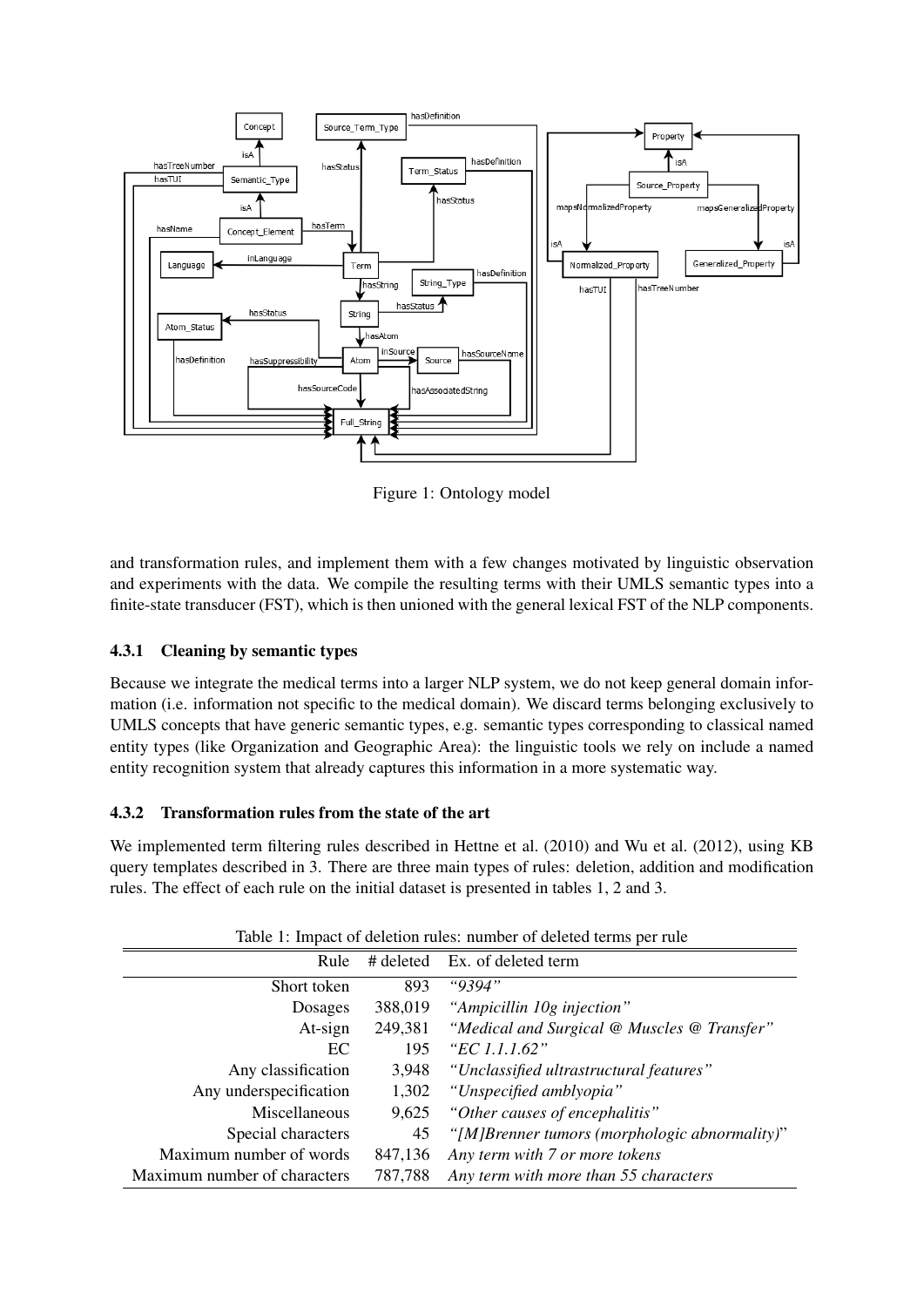|                  |       |     | Rule # matches # resulting terms Ex. impacted term | Ex. new term      |
|------------------|-------|-----|----------------------------------------------------|-------------------|
| Angular brackets | 2.666 |     | 1,620 "Bacteria $\langle$ prokaryote $\rangle$ "   | <i>"Bacteria"</i> |
| Semantic type    | 419   | 411 | "Insulin (human) extract"                          | "Insulin extract" |

Table 2: Impact of modification rules: number of affected terms and number of resulting terms per rule

Table 3: Impact of addition rules: number of matching terms and number of new terms per rule

|                  | Rule #matches |        | #new Ex. matching term            | Ex. output term $(s)$       |
|------------------|---------------|--------|-----------------------------------|-----------------------------|
| Syntax inversion |               |        | 494,518 482,236 "GIST, malignant" | "malignant GIST"            |
| Possessives      | 7,263         |        | 7,263 "Addison's Disease"         | "Addison Disease"           |
| Short/long form  | 32,351        | 32.129 | "AD - Alzheimer's disease"        | "AD", "Alzheimer's disease" |

#### 4.3.3 Discussion of the transformation rules

Some of the filtering criteria adopted from Hettne et al. (2010) and Wu et al. (2012) have been slightly modified. We changed the *Short token* original rule to avoid filtering out relevant terms containing only one letter, like "*B*" (i.e. *Boron*, concept C0006030), or "*C*" (i.e. *Catechin*, concept C0007404). The *Short form/long form* (acronym/full term) original rule proposed by Hettne et al. (2010) used the algorithm in Schwartz and Hearst (2003). However, we found many cases not covered by the proposed algorithm, because the acronyms are not always built strictly from the first upper-case letters of the tokens of the terms tokens: e.g. "Cardiovascular Disease (CVD)", "Von Hippel-Lindau Syndrome (VHL)". Besides, there are UMLS terms in which the short form is at the beginning of the term. For example: "AD - Alzheimer's disease", "ALS - Amyotrophic lateral sclerosis", "BDR - Background diabetic retinopathy". We adapted the **short form/long form** rule accordingly.

# 5 Conclusion

We presented a framework for selecting and modifying large amounts of medical terms and integrating them into NLP lexicons<sup>4</sup>. Terms are first extracted from existing medical vocabularies present in the UMLS and stored into a knowledge base which preserves the original information associated to these terms (ontological and relational information). The way we store this information is in line with current trends of the semantic web and linked data. We took advantage of the powerful query language of a KB system in order to define filtering, suppression and transformation operations on the original terms. The most important characteristic of the approach is that this is performed in a declarative way, even for operations such as term modification. Consequently, the creation of new medical vocabularies for different NLP applications is easier than with programming-based methods. Finally, finite-state transducers containing these extracted and modified terms are first created and then combined with general purpose lexicons. The next stage will be to use and evaluate NLP tools relying on these lexicons.

# References

Aronson, A. R. and F.-M. Lang (2010). An overview of MetaMap: historical perspective and recent advances. *JAMIA 17*(3), 229–236.

Bodenreider, O. (2007). The Unified Medical Language System (UMLS) and the Semantic Web. "http://www.nettab.org/2007/slides/Tutorial\_Bodenreider.pdf".

<sup>&</sup>lt;sup>4</sup>The system is licensable to clinical NLP community members.